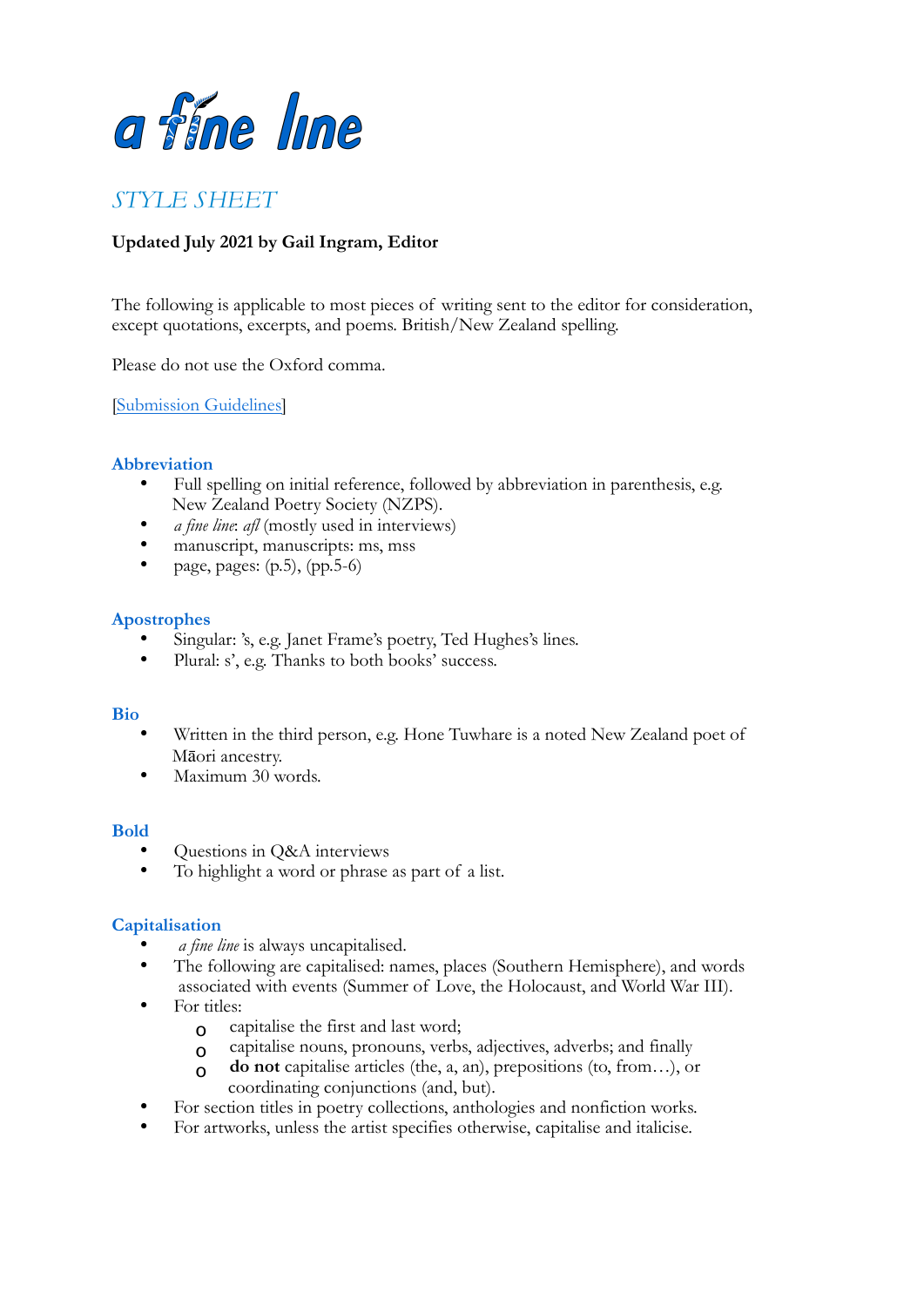## **Dashes**

- Use an en dash, with spaces on either side of the en dash:
	- $\alpha$  to separate a longer clause from within a sentence;
	- o as a variant to brackets
	- o as a visual variant from serial comma usage
	- O Use, for a time range, e.g.  $7.30 10$  pm;  $10$  am  $2$  pm.
- Use an em dash:
	- $\Omega$  for the poet's byline, e.g. Selina Tusitala Marsh
	- o without a space to indicate interruption, eg. Watch your—
- Use a hyphen for a range of years, e.g. 1990-2018.

## **Dates and times**

- No apostrophe for decades, e.g.  $1950s$ , not  $1950s$ .<br>• For times: use 5.30 pm, not  $5:30$  PM
- For **times**: use 5.30 pm, not 5:30 PM.
- For **time range**, use an en dash, e.g. 7.30–10 pm; 10 am 2 pm.
- For **a range of years**, use a hyphen, e.g. 1990-2018.
- For **ages, by the decade**, use numerical values from 20s upwards, e.g. 'In my 30s', not 'In my thirties...'
- For **dates**: use day month year, e.g. 29 November 1974.
- For **centuries**: use this construction, e.g. '19th century' is unhyphenated for a designated time span, '22nd-century Aotearoa' when used as an adjective.
- For **dated and numbered events**: use this construction, e.g. 2018 Auckland Writers Festival, the 25th Annual Wellington Writers Walk.

## **Diacritical marks and international words**

- Macrons for Māori-language: Pākehā, Tāmaki, Tā moko, whānau
- Use as applicable for the language, eg. for French: à la, café, crème brûlée, née; for German: doppelgänger

## **Editorial remarks and special formatting**

• For closing remarks, such as publication information to accompany articles and poems, denote with a bullet point and italicise the publication's name: e.g. • first published in *takahē*, 2014.

## **Ellipsis**

- In quotations, place the ellipsis at the end of the word, with no space, e.g. She wrote, 'I loved Janet Frame's poems…' in a letter to her sister.
- If the quotation continues, add the ellipsis followed by a space on either side, e.g. These lines are particularly memorable: 'I saw the Māori Jesus / Walking on Wellington Harbour. … His breath smelled of mussels and paraoa' and worth examining more closely.

## **Font / typeface**

Please use Garamond, size 12, or another plain font.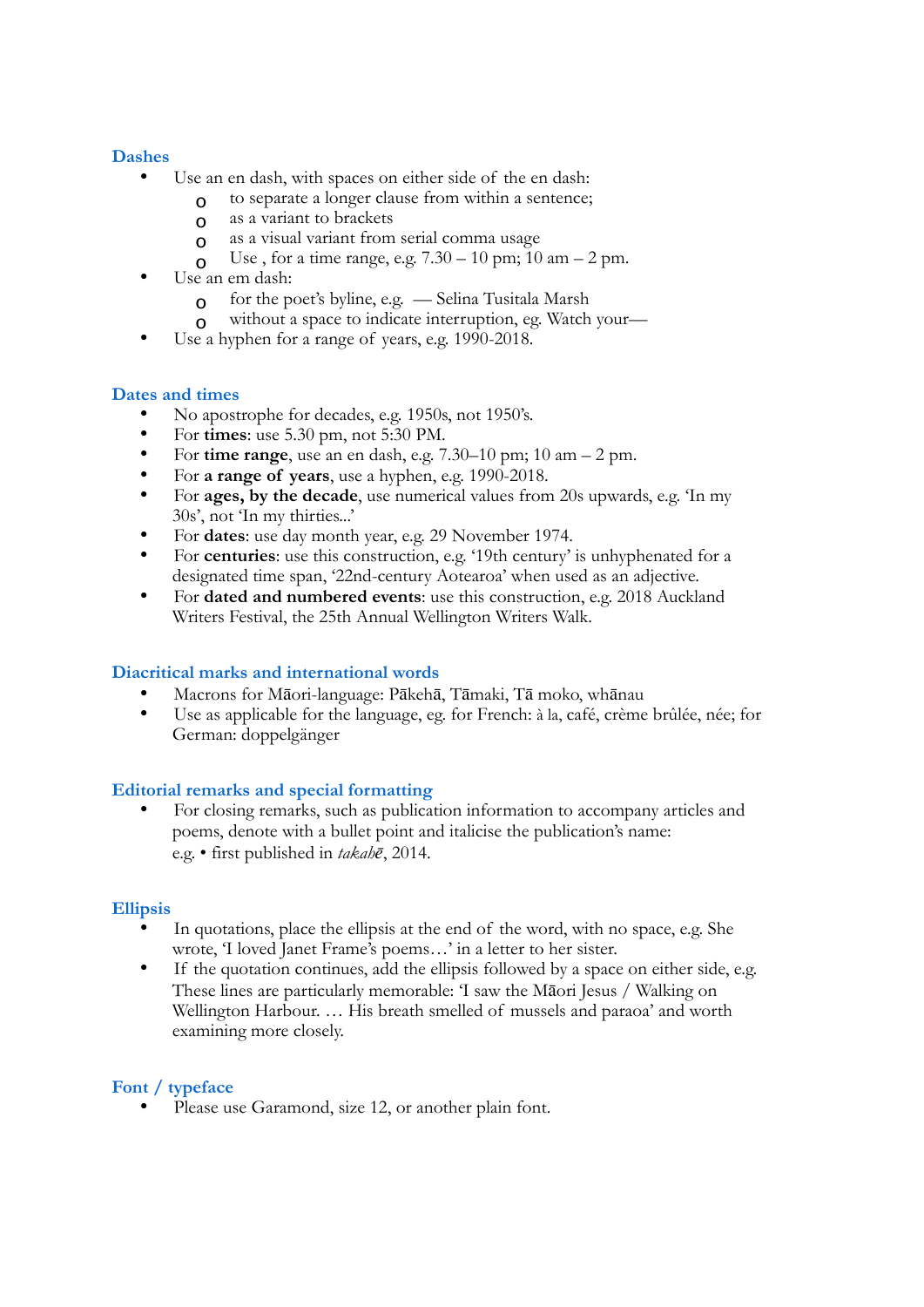## **Format (Reviews)**

## **For books:**

*Title*. Author of book (City: Name of Press, Year of Publication). ISBN Number. RRP \$ amount. Number of pp (pages).

#### **For journals and serial publications:**

*Title of journal. Number of journal.* Edited by Name (2015). ISSN: Number. \$NZ / a year subscription. Number of pp (pages).

...followed by

Reviewed by Name Review itself (circa 500 words minimum, excluding quotations).

**NB:** Discuss what you enjoyed about the book/publication, giving enough information for others to decide whether they want to read it. While it is fine to note what didn't work for you, we wish to avoid printing entirely negative reviews.

Publications for review are available from [the Bookshelf.](https://poetrysociety.org.nz/poems-reviews/books-available-for-review/)

#### **Full stops**

• Omitted in names, e.g. XJ Kennedy, not X. J. Kennedy.

## **Hyphenation/no hyphenation**

- **Hyphenated**:
	- o Examples: Bi-monthly. Built-in. Cover-to-cover. COVID-19. In-jokes. Micro-reviews. Part-time. Poet-in-residence. Re-reading. Self-harm. Selfhelp. Skin-picking. Touch-typing. Vice-versa. Writer-in-Residence.

#### • **Not hyphenated**:

o Examples: childrearing, commonsense, commonplace, couchsurf, email, fainthearted, lifestyle, longlisted, meatspace, nonfiction, online, proofreading, shortlisted, snail mail, standalone, unthemed, widescreen, wordplay

#### **Internet**

- Email, not e-mail
- Internet is capitalised.
- **Email addresses**: prefer unpunctuated and placed at the end of a paragraph, e.g. Please email William Shakespeare, sonnets@billshakespeare.net
- **Website addresses**: please remove http:// and https:// at the beginning of addresses, checking the link still works.

#### **Interviews and reviews**

- When referring to an interviewee, use their full name in the first instance, and their last name in subsequent instances.
- Initials for interviewer (e.g. **afl**)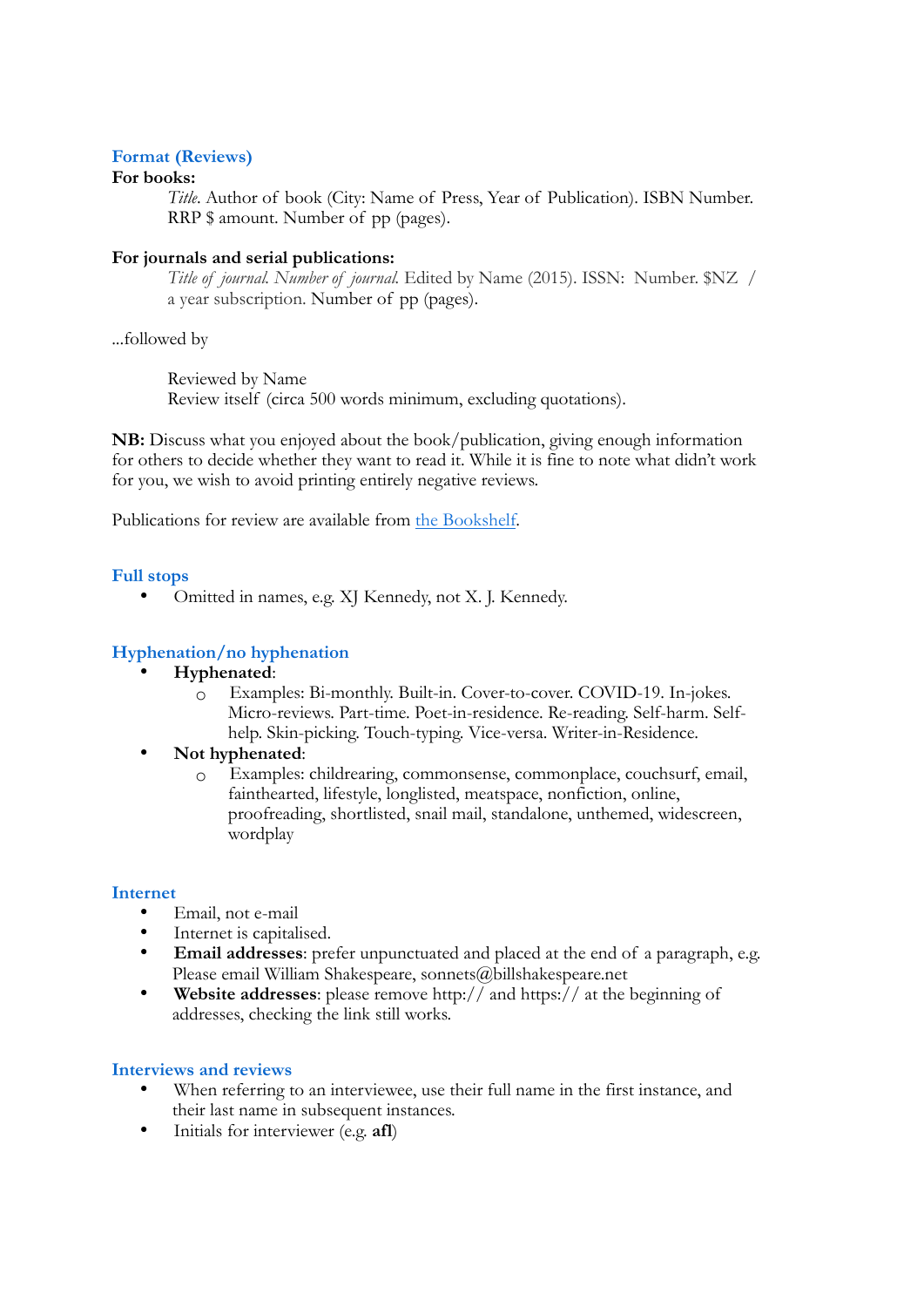## **Italics**

- Titles of books, journals and magazines, films, plays, artworks<br>• For emphasis a.g. She leve ignhic portameter
- For emphasis, e.g. She *loves* iambic pentameter.

#### **Numbers**

- Spelled out, from one to ten, e.g. She completed three poems.
- Spelled out, when starting a sentence, e.g. Two hundred people attended the book launch.
- Numerical from 11 upwards, e.g. She drafted 11 more poems.<br>• Comme for thousands, e.g.  $1.574$  poetry mss. Net 1574 poetry
- Comma for thousands, e.g. 1,574 poetry mss. *Not* 1574 poetry mss.

#### **Paragraphs**

- No indention on paragraphs. Make a paragraph by pressing Return two times.
- No spaces at start of paragraphs.

#### **Parenthesis / square brackets**

- Use parentheses () for parenthetical remarks and bibliographic information.<br>• Square brackets [] are reserved for editorial remarks
- Square brackets [] are reserved for editorial remarks.

#### **Poems**

Depending on the poem, and where possible...

When quoting **three lines or more**, indent it, like so:

She walks in beauty, like the night*.* Of cloudless climes and starry skies And all that's best of dark and bright. Meet in her aspect and her eyes; ("She Walks in Beauty")

• When quoting **only one or two lines**, use these in-sentence and with **single**  quotation marks, e.g.

Her poem echoes Byron's lines: 'She walks in beauty like the night / Of cloudless climes and starry skies' ("She Walks in Beauty").

When quoting visual, concrete or spatially-oriented poetry, please…

- Mimic and preserve the spacing and lineation as closely as possible.<br>• Use the spacebar, not the tab key
- Use the spacebar, not the tab key.
- Make a note to editorial staff in an email.
- Single backslash / with a space on either side to indicate a line break.<br>• Double backslash // with a space on either side to indicate a stanza h
- Double backslash // with a space on either side to indicate a stanza break.

For prose poems, the editor favours a justified alignment.